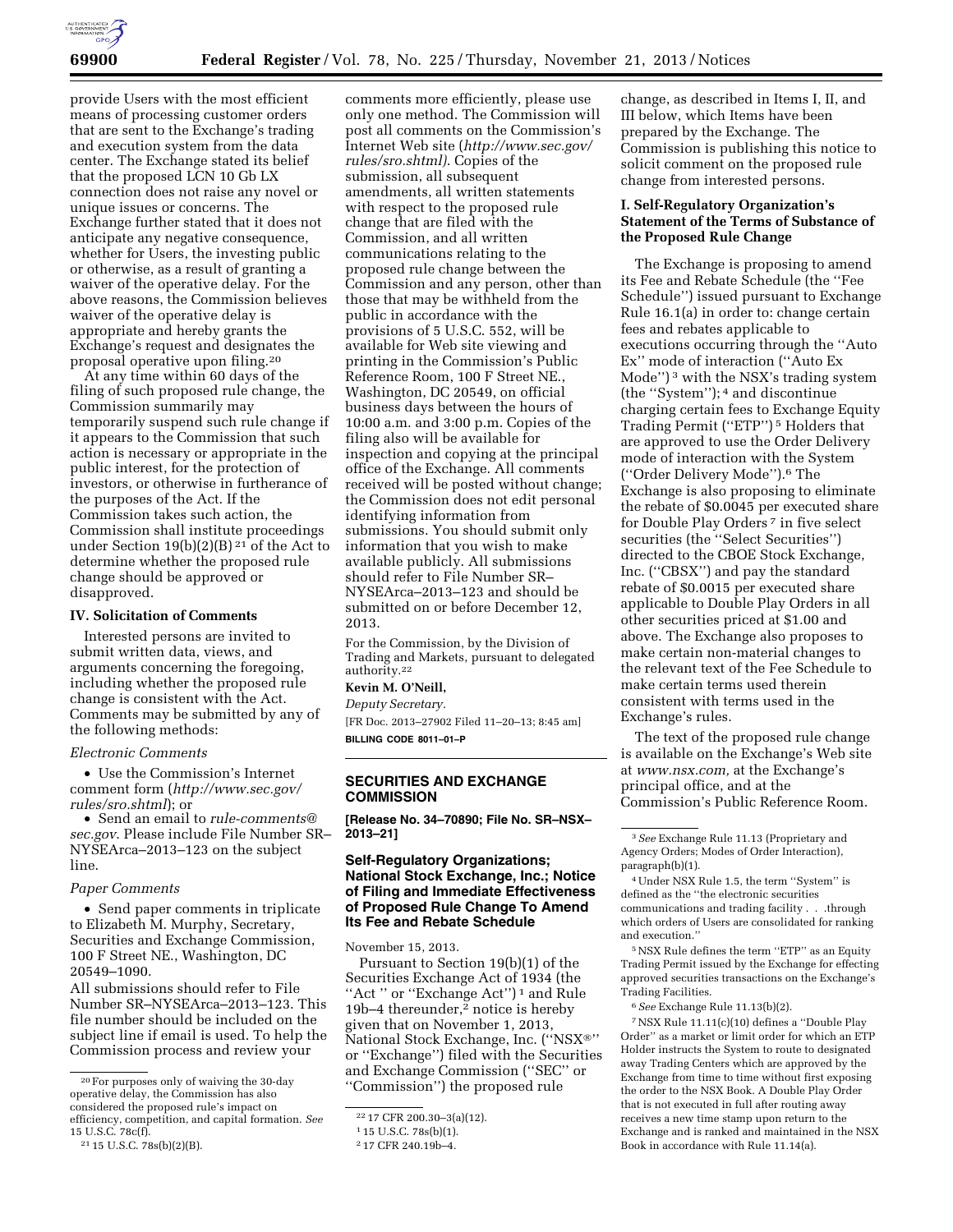# **II. Self-Regulatory Organization's Statement of the Purpose of, and Statutory Basis for, the Proposed Rule Change**

In its filing with the Commission, the Exchange included statements concerning the purpose of, and statutory basis for, the proposed rule change and discussed any comments it received on the proposed rule change. The text of these statements may be examined at the places specified in Item IV below. The Exchange has prepared summaries, set forth in sections A, B, and C below, of the most significant parts of such statements.

## *A. Self-Regulatory Organization's Statement of the Purpose of, and Statutory Basis for, the Proposed Rule Change*

#### 1. Purpose

The Exchange proposes to amend Section I. (Auto Ex Mode); Section II. (Order Delivery); Section III.A. (Order Routing All Tapes); and Section IV. (Regulatory Fee) of its Fee Schedule to: implement new fees and rebates applicable to executions occurring through Auto Ex Mode; change Section II, Pricing Option A for Order Delivery Mode to discontinue a fee paid by ETP Holders approved to use the Order Delivery Mode (''Order Delivery Users'') 8 for each Order Delivery Notification in securities priced below \$1.00; change Section III.A. to eliminate a rebate of \$0.0045 per executed share paid to ETP Holders that direct Double Play Orders in the Select Securities to CBSX; 9 and, change Section IV. to discontinue a fee paid by Order Delivery Users for quotation updates in securities priced under \$1.00. The Exchange also proposes to make certain non-material changes to the relevant text of the Fee Schedule to make certain terms used therein consistent with terms used in the Exchange's rules.

Amended Fees and Rebates Applicable to Auto Ex Mode

The Exchange is proposing several changes to the fees and rebates applicable under both the Fixed Fee Schedule and the Variable Fee Schedule applicable to executions occurring through the use of the Exchange's Auto Ex Mode. Specifically, the Exchange is proposing to adjust the volume

thresholds that must be met before an ETP Holder can be eligible to pay the lowest fees for adding liquidity under the Fixed Fee Schedule. Currently, an ETP Holder must execute average daily volume (''ADV'') of at least 50,000 shares of added liquidity during a calendar month to qualify for the lowest fees under the Fixed Fee Schedule. The Exchange is proposing to change this volume threshold to ADV of at least 25,000 executed shares of added liquidity during a calendar month.

Along with this change to the qualifying volume threshold, the Exchange is proposing to adjust certain fees and rebates under both the Variable and Fixed Schedules. For ETP Holders with ADV within Tier 1 (up to 500,000 executed shares), the Exchange will reduce the fee for removing liquidity under the Fixed Fee Schedule from \$0.0030 to \$0.0029. In the Variable Fee Schedule, the Exchange proposes to increase the rebate to add liquidity in Tier 4 (ADV greater than 10 [sic] 5 million shares but less than 10 million shares) from \$0.0028 under the current schedule to \$0.0029. For Tier 5, which the Exchange proposes to amend and redefine as ADV of greater than [sic] 10 million shares executed, the Exchange proposes to increase the rebate for adding liquidity under the Variable Fee Schedule from \$0.0029 to \$0.0031.

The Exchange is further proposing to eliminate Tier 6, defined in the current Fixed and Variable Fee Schedules as ADV in excess of [sic] 20 million shares. The Exchange believes that the proposed amendment to increase the liquidity rebate under Tier 5 in the Variable Fee Schedule provides an appropriate rebate for ETP Holders with ADV in excess of 10 million shares, eliminating the need for the additional Tier 6 pricing. In addition, the Tier 5 ADV amounts are more reflective of the actual volume totals currently executed by ETP Holders. The Exchange submits that eliminating Tier 6 for both the Fixed and Variable Fee Schedules operates to simplify the Fee Schedule and provide a fee and rebate structure that better aligns with actual volume totals.

Additionally, the Exchange is proposing that, for Tape B securities 11 s only, each ETP Holder that executes ADV of at least 25,000 shares of added liquidity in Auto Ex Mode during a calendar month will receive a rebate of \$0.0034 under the Fixed Fee Schedule per executed share, to apply across all ADV tiers of the Fixed Fee schedule. This amendment is intended to provide added incentive to ETP Holders to add liquidity in Tape B symbols on the Exchange, thereby increasing trading volumes and providing better execution opportunities for ETP Holders and their customers while maximizing the rebates available to ETP Holders for posting liquidity on the Exchange.

The Exchange believes that the proposed changes to certain fees and rebates applicable to Auto Ex Mode will operate to incentivize ETP Holders to post additional liquidity on the Exchange, increase trading opportunities for ETP Holders and their customers, and enhance the efficiency and cost-effectiveness of trading on the Exchange.

Amended Rebate for Double Play Orders in the Select Securities

The Exchange is proposing to amend the Fee Schedule to eliminate the enhanced rebate of \$0.0045 per executed share that the Exchange currently pays to ETP Holders that direct Double Play Orders in the Select Securities to CBSX. Double Play Orders routed to and executed on CBSX will be subject to the rebate program applicable to all other securities priced at \$1.00 and above under Section III.A. of the Fee Schedule, which provides for a rebate of \$0.0015 per executed share.

The Exchange implemented the enhanced rebate of \$0.0045 for executions of Double Play Orders in the Select Securities directed to CBSX as of July 1, 2013.12 As of September 3, 2013, the Exchange amended the Fee Schedule to remove AMD and MU from

<sup>8</sup>A ''User'' is defined in Exchange Rule 1.5 as ''. . . any ETP Holder or Sponsored Participant who is authorized to obtain access to the System. . . .

<sup>9</sup>The Select Securities are Apple Inc. (''AAPL''); Google Inc. (''GOOG''); Bank of America Corp (''BAC''); Nokia Corporation (''NOK''); and Sirius Radio, Inc. (''SIRI'').

<sup>10</sup>The Commission notes that the corresponding rule text refers to amounts greater than *or equal to*  for the 5, 10, and 20 million share thresholds referenced herein, and that the rule text is controlling.

<sup>11</sup>The term ''Tape B'' securities refers to the designation assigned in the Consolidated Tape Association (''CTA'') Plan for reporting trades with respect to securities in Network B, which are securities listed on NYSE MKT, formerly NYSE Amex, and other exchanges. Tape B securities do

not include securities listed on the New York Stock Exchange, Inc. or the NASDAQ Stock Market LLC.

<sup>12</sup>The Exchange filed for immediate effectiveness amendments to its Fee Schedule, effective July 1, 2013, that: Established the \$0.0045 per share rebate for executions of Double Play Orders in the Select Securities on CBSX; clarified that the unexecuted portion of a Double Play Order that is returned to NSX after its initial route to CBSX and subsequently executed on the NSX or routed away in accordance with NSX Rule 11.15(a)(ii) is subject to the standard Fee Schedule; and clarified that the \$0.0030 per share routing fee applies only to orders routed by the Exchange in accordance with NSX Rule 11.15(a)(ii). The Select Securities initially identified included Advanced Micro Devices, Inc. (''AMD'') and Micron Technology, Inc. (''MU'') in addition to BAC, NOK, and SIRI. *See* Exchange Act Release No. 34–69941; 78 FR 41966; SR–NSX–2013–14.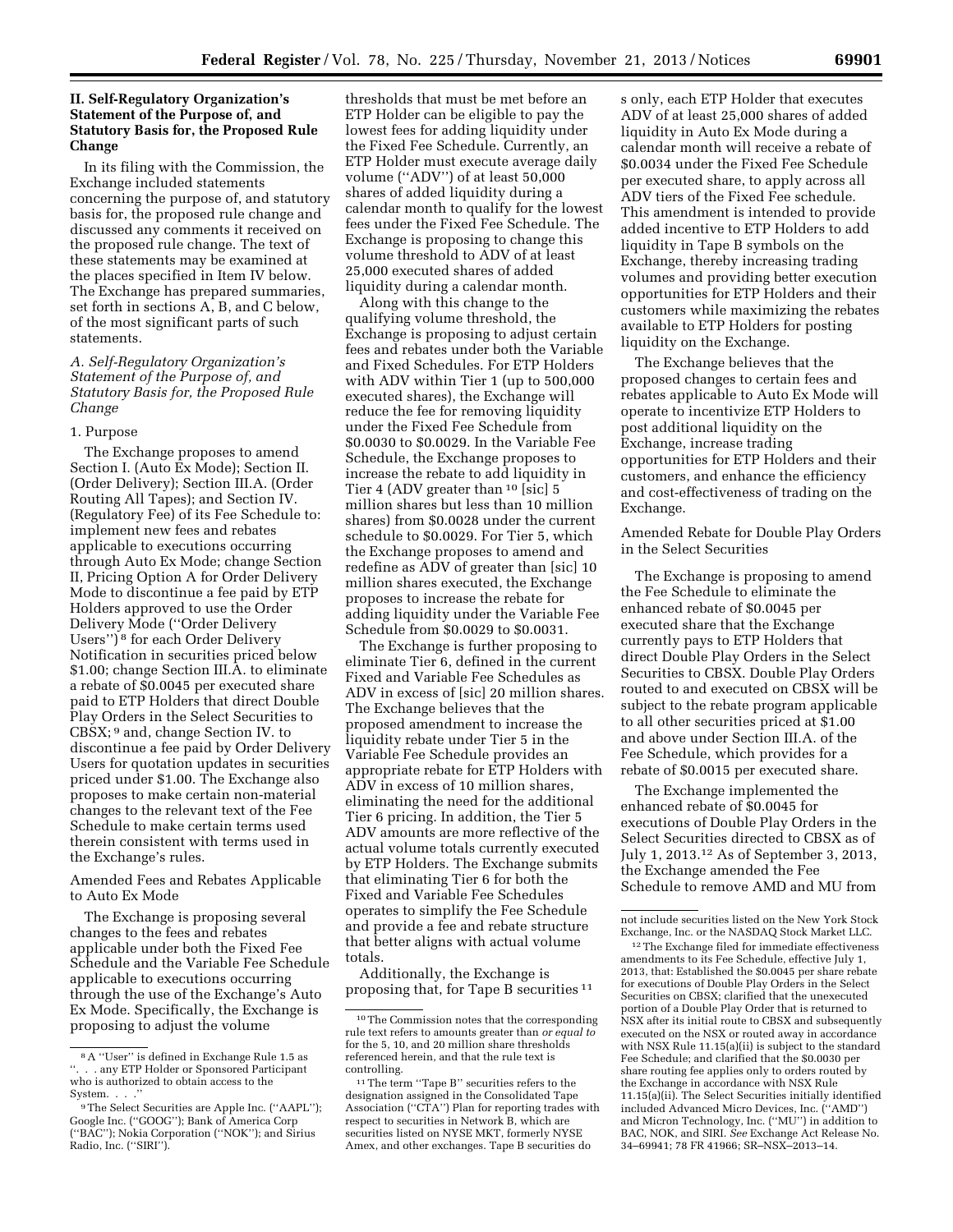## the list of Select Securities and add AAPL and GOOG.13

In its previous filings with respect to the enhanced rebates for Double Play Orders directed to and executed on CBSX, the Exchange noted that CBSX had determined the list of Select Securities and, because the Exchange intended to pass through the rebates to ETP Holders that directed Double Play Orders in the Select Securities to CBSX, it made conforming changes to the NSX Fee Schedule. CBSX has determined that, at present, it will not pay the enhanced rebate of \$0.0045 per executed share for any of the symbols that comprise the list of Select Securities. The enhanced per share rebate for executed Double Play Orders in the Select Securities was an attempt to increase liquidity provision in these symbols, but such increased liquidity was not attained. The Exchange is therefore making conforming changes to the Fee Schedule to remove all of the symbols that currently comprise the list of Select Securities and will pay the rebate of \$0.0015 per executed share applicable to all other routed orders in securities priced at \$1.00 and above under Section III.A. of the Fee Schedule. If in the future the Exchange seeks to identify securities for the Select Securities list and apply a different fee and rebate program, it would do so upon a filing with the Commission pursuant to section 19(b) of the Act.

Amended Fees Applicable to Order Delivery Mode

The Exchange is further proposing to amend the Fee Schedule with respect to Order Delivery Mode by, first, eliminating securities priced below \$1.00 from the monthly volume threshold of 1.5 million delivered Order Delivery Notifications that must be met before an Order Delivery User is no longer subject to the \$0.35 fee per Order Delivery Notification fee. As a result, all Order Delivery Notifications in securities priced below \$1.00 will not be subject to the Order Delivery Notification fee. Second, the Exchange is proposing to eliminate the quotation update fee in securities priced below \$1.00, applicable to both new and existing Order Delivery Users. The Exchange states that it is proposing these changes to better align the fees and rebates applicable to Order Delivery Mode; to provide a more cost-effective structure; and to encourage greater activity in securities priced below \$1.00 through the Order Delivery Mode.

Currently, under Section II. Pricing Option A of the Fee Schedule, the Exchange does not pay a transaction rebate or a market data rebate for securities priced under \$1.00, but assesses a fee of \$0.35 for each Order Delivery Notification, up to 1.5 million Order Delivery Notifications per month, that the System delivers to Order Delivery Users for potential execution against a posted displayed or undisplayed order. The Exchange states that, by proposing to eliminate from this volume threshold securities priced below \$1.00 the and charge no fee per Order Delivery Notification for such securities, it is seeking to balance its Fee Schedule to better align the fees and rebates applicable to Order Delivery Notifications in sub-dollar securities. The Exchange states that it is proposing the change to enhance the incentives for an Order Delivery User to post bids and offers in securities priced below \$1.00 on the NSX Book 14 since the Order Delivery User will not be charged the Order Delivery Notification fee when notified by the Exchange that its posted orders has been matched by the System for execution against a customer order. The Exchange makes it clear in the Fee Schedule that Order Delivery Notifications delivered to the Order Delivery User in securities priced below \$1.00 shall not count toward the 1.5 million Order Delivery Notification fee cap applicable to securities priced at \$1.00 and above.

The Exchange is also proposing to amend Section IV. of the Fee Schedule to eliminate the quotation update fee in securities priced below \$1.00, applicable to both new and existing Order Delivery Users.15 This proposed change is also directed at incentivizing Order Delivery Users to increase their use of Order Delivery Mode for quoting in securities priced below \$1.00 by eliminating the fees that they would otherwise pay for quotation updates. The Exchange believes that by providing these incentives to Order Delivery Users, it will encourage more liquidity in securities priced below \$1.00 on the Exchange, provide new opportunities for ETP Holders to interact with Order Delivery Users' quoted interest in

securities priced below \$1.00, and provide for a simpler and more costefficient fee and rebate structure.

Finally, the Exchange is also proposing to change the Fee Schedule to substitute references to an ''ETP Holder'' with the term ''Order Delivery User'' and describing such User as an ETP Holder approved for Order Delivery Mode. This non-material change will operate to provide clarity in the Fee Schedule and tracks language currently used in the Exchange's rules.

### 2. Statutory Basis

The Exchange believes that the proposed changes to the Fee Schedule are consistent with the provisions of Section  $6(b)$  of the Act in general,<sup>16</sup> and Sections  $6(b)(4)^{17}$  and  $6(b)(5)^{18}$  of the Act in particular. With respect to the requirements of Section 6(b)(4) of the Act, the Exchange submits that all of the proposed changes, both for Auto Ex Mode and Order Delivery Mode, provide for the equitable allocation of reasonable dues, fees and other charges among ETP Holders, issuers and persons using the Exchange's facilities.

Specifically, the Exchange believes that the proposed fee and rebate changes for executions in Auto Ex Mode under the proposed revisions Section I. of the Fee Schedule are consistent with the provisions of Section 6(b)(4) of the Act in that they constitute an equitable allocation of reasonable dues and fees among ETP Holders and their customers and market participants seeking pools of liquidity. All ETP Holders are eligible to select the proposed pricing model and may do so at their discretion. The Exchange believes that its proposal to change the ADV threshold in the Fixed Fee Schedule from 50,000 shares to 25,000 shares of added liquidity during a calendar month and to adjust the fees for removing liquidity and the rebates for adding liquidity in the Fixed and Variable Fee Schedules, with the amounts varying depending on the volume tiers into which the ETP Holder's executed volume falls, are consistent with Section 6(b)(5) of the Act in that it is intended to remove impediments to and perfect the mechanism of a free and open market and a national market system and, in general, protect investors and the public interest, by encouraging greater liquidity on the Exchange, potentially improving execution quality and price-discovery, and promoting an efficient and costeffective means of trading.

<sup>13</sup>*See* Exchange Act Release No. 34–70525; 78 FR 60954; SR–NSX–2013–18.

<sup>14</sup>Exchange Rule 1.5 defines the term ''NSX Book'' as ''. . . the System's electronic file of orders.''

<sup>15</sup>For securities priced at \$1.00 and above, the Exchange will continue to apply a quotation update fee of \$0.000467 to an Order Delivery User's first 150 million quotation updates each calendar month, with no fee applied after this threshold is met. New Order Delivery Users will be charged a reduced fee of \$0.000667 per quotation update in securities priced at \$1.00 and above for the first three months of operation as an Order Delivery User.

<sup>16</sup> 15 U.S.C. 78f(b).

<sup>17</sup> 15 U.S.C. 78f(b)(4).

<sup>18</sup> 15 U.S.C. 78f(b)(5).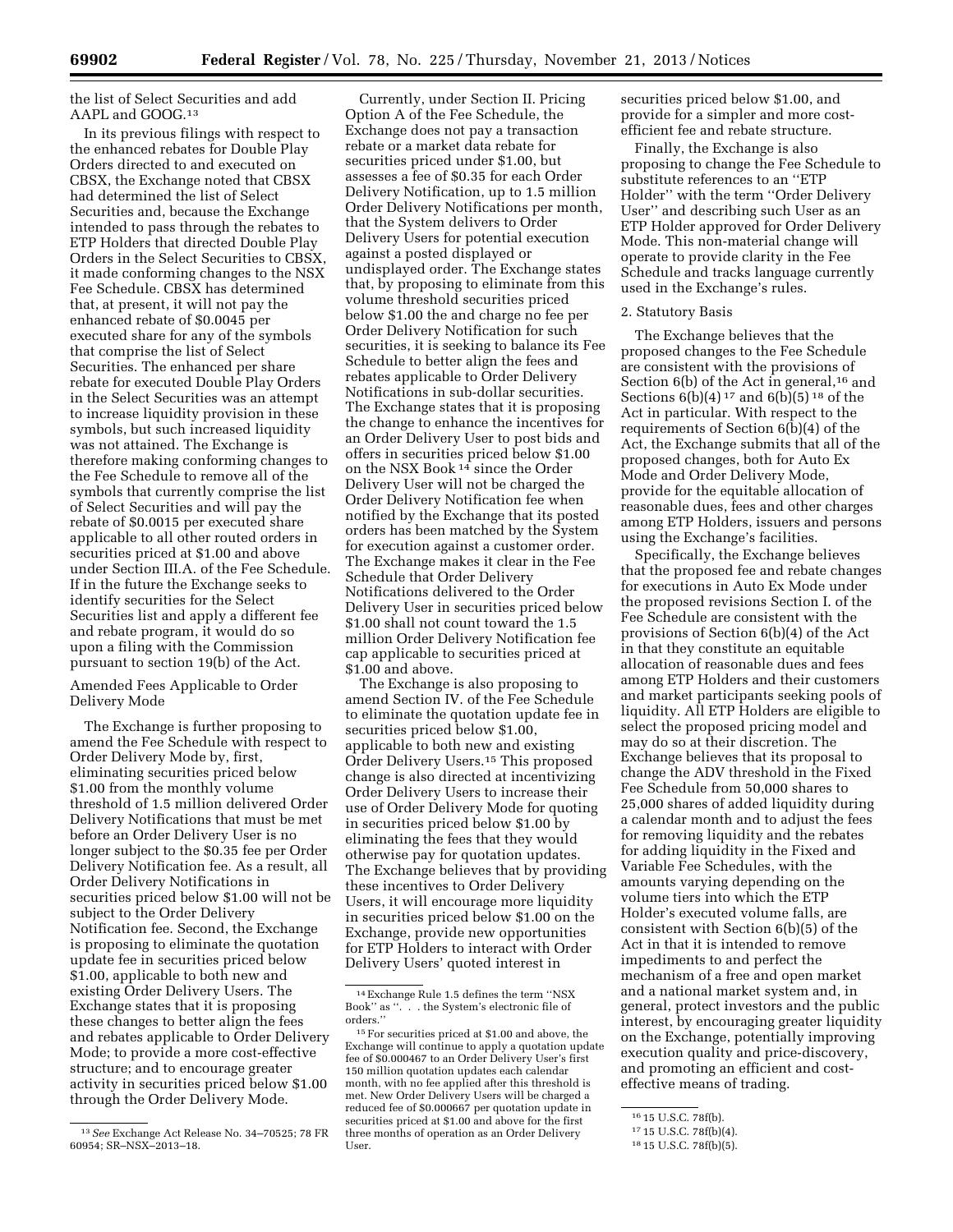Similarly, the Exchange submits that its proposal to provide a rebate of \$0.0034 per executed share to ETP Holders that execute ADV of at least 25,000 shares adding liquidity in Tape B securities, with such rebate to apply across all volume tiers, is intended to attract more volume in those securities to the Exchange, provide additional execution opportunities for ETP Holders seeking to remove that liquidity, and to promote narrower spreads and better execution quality. The Exchange believes that these goals are consistent with Section 6(b)(5) of the Act in that they promote the maintenance of fair and orderly markets, operate to perfect the mechanism of a free and open market and national market system, and are consistent with the protection of investors and the public interest.

The Exchange states that its proposed amendment to Section I. of the Fee Schedule to eliminate volume Tier 6 is consistent with the Section 6(b) of the Act and Sections 6(b)(4) and 6(b)(5) in that it better aligns the Fee Schedule with the trading volume of the Exchange, thereby enhancing transparency and clarity, while providing incentives through the proposed amendments to Section I. to promote additional liquidity and increase trading volumes. This change is consistent with both the provisions of Section 6(b)(4) requiring an equitable allocation of reasonable dues and fees among ETP Holders, issuers and other persons using the Exchange's facilities, and the provisions of section 6(b)(5) requiring that the rules of the Exchange promote just and equitable principles of trade.

The Exchange submits that its proposal amend Section III.A. of the Fee Schedule to remove the five symbols that currently comprise the list of Select Securities, and not presently offer an enhanced rebate for any Double Play Orders in Select Securities directed to and executed on CBSX, is consistent with Section 6(b)(4) of the Act in that it is an equitable allocation of reasonable dues and fees among ETP Holders, issuers, and persons using the facilities of the Exchange. The Exchange's proposed amendment will remove the enhanced rebates applicable to executed Double Play Orders in the Select Securities directed to CBSX. Any such executions in the symbols that formerly comprised the list of Select Securities will now be subject to the fee and rebate schedule applicable to all securities priced at \$1.00 and above, which will be assessed equally to all ETP Holders and persons using the facilities of the Exchange. The Exchange believes that it is not inconsistent with Section 6 of the

Act to eliminate the enhanced rebates for executions in Double Play Orders in the five symbols that comprised the Select Securities list when the desired liquidity that the enhanced rebate was intended to incentivize in those symbols is not attained.

The Exchange next submits that, with respect to the proposed elimination of the fees for Order Delivery Notifications in securities priced below \$1.00, its proposal is consistent with Section 6 of the Act in that it applies equally to all Order Delivery Users with posted interest in such securities on the NSX Book. The Exchange further submits that its proposed elimination of the Order Delivery Notification fee in securities priced below \$1.00 is consistent with Section 6(b)(4) in that it is reasonable to differentiate securities priced under \$1.00 in determining a reasonable fee and rebate structure. In this instance, the Exchange is proposing an amendment that would eliminate the fee that the Exchange currently charges Order Delivery Users for each Order Delivery Notification in a sub-dollar security, up to 1.5 million notifications per month. Under the current Fee Schedule, this is the same fee that the Exchange charges Order Delivery Users for each order Delivery Notification in a security priced at \$1.00 and above, up to 1.5 million notifications per month. Currently, Order Delivery Users receive transaction and market data rebates for securities priced at \$1.00 above while no such rebates are available for securities priced below \$1.00.

The Exchange believes that by eliminating the Order Delivery Notification fee for securities priced below \$1.00 it will incentivize Order Delivery Users to post more interest in such securities on the NSX Book, thereby potentially increasing liquidity in such securities and providing more execution opportunities on the Exchange. It will also provide a potentially more advantageous fee and rebate structure for Order Delivery Users, who under the current Fee Schedule are subject to the same fees and volume thresholds for securities priced at or above \$1.00 and those priced under \$1.00, but without the ability to receive the rebates offered by the Exchange for securities priced at \$1.00 and above. For securities priced at \$1.00 and above, the 1.5 million Order Delivery Notification fee cap will remain in place.

The Exchange submits that the proposed fee structure for Order Delivery Notifications and quotation updates by Order Delivery Users in securities priced below \$1.00 is consistent with Section 6(b)(5) of the

Act in that it does not permit unfair discrimination between ETP Holders, issuers and customers. The Exchange is proposing the amendments with the goals of providing a balanced fee and rebate structure for order Delivery Users and incentivizing Order Delivery Users to post more liquidity in securities priced under \$1.00 on the Exchange. There are other markets and execution venues with different pricing mechanisms offered to attract liquidity to those venues. The Exchange submits that in this highly competitive environment, its proposal to eliminate the Order Delivery Notification and quotation update fees in securities priced under \$1.00, applicable to Order Delivery Users, provides alternatives to ETP Holders and their customers, while striving to increase liquidity in securities priced under \$1.00 on the Exchange.

### *B. Self-Regulatory Organization's Statement on Burden on Competition*

The Exchange does not believe that the proposed rule change will impose any burden on competition that is not necessary or appropriate in furtherance of the purposes of the Act. The Exchange submits that its proposals to enhance the rebates available to ETP Holders using Auto Ex Mode; and eliminate fees paid by Order Delivery Users for Order Delivery Notifications and quotation updates in securities priced below \$1.00, are reasonable approaches to incentivize additional order flow in a highly competitive environment and therefore does not present a burden on competition.

The proposed rule change to remove the five securities from the list of Select Securities will not impose any burden on competition that is not necessary or appropriate in furtherance of the purposes of the Act because the proposed changes will subject the five symbols on the list to the same fee and rebate structure that is now applied to all other securities in which orders are routed.

Moreover, the Exchange is seeking to provide a fee and rebate structure that appropriately addresses the balance between fees and rebates and provides an economical and cost-effective means for executing transactions in the Exchange's market. To this extent, the Exchange submits that the proposed amendments to the Fee Schedule operate to enhance competition among competing trading venues and provide more choices for ETP Holders and their customers.